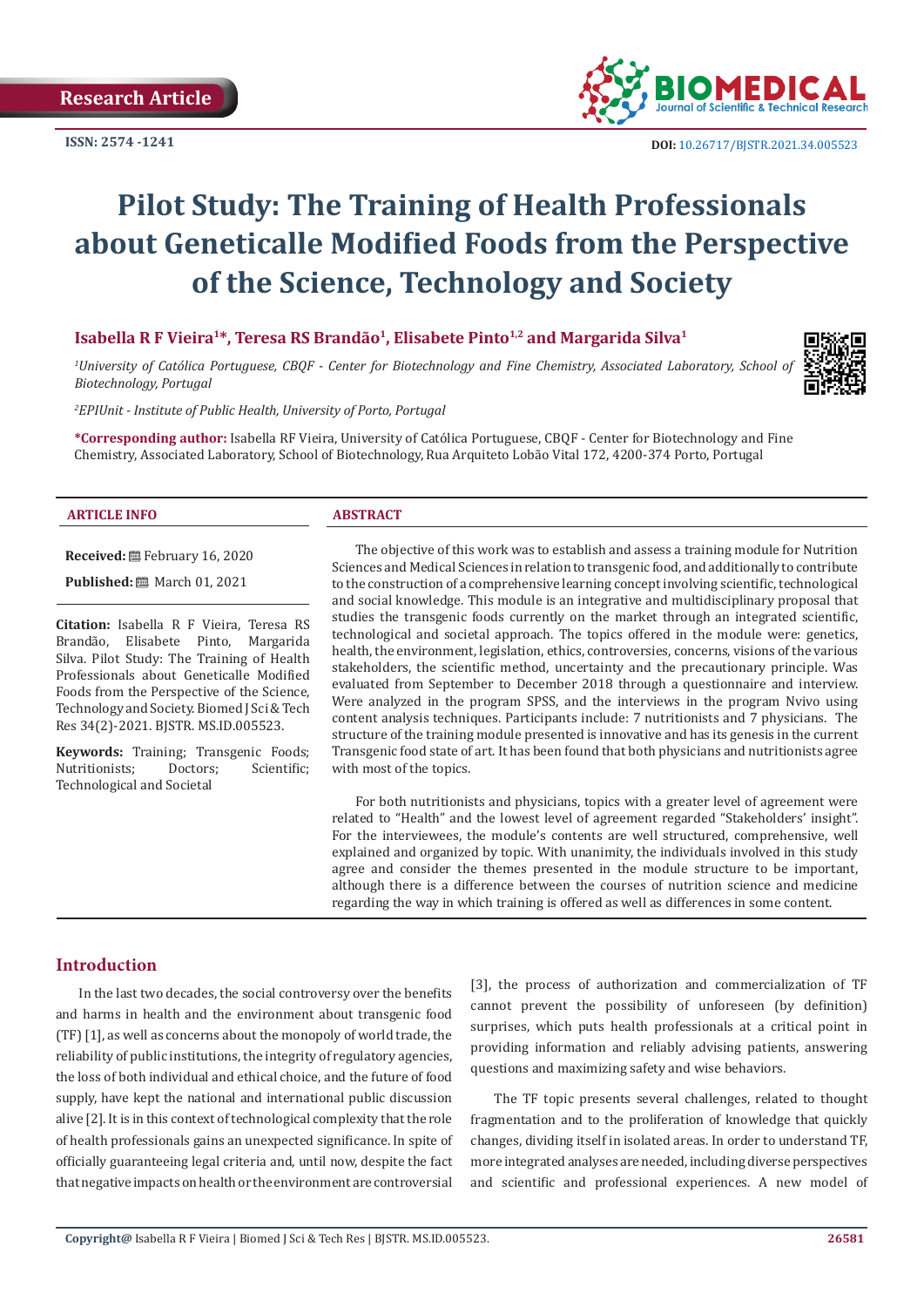attention and training concerning TF for health professionals is needed in order to update and broaden these professionals' thought. The objective of this work was to set and assess a training module for Nutrition Sciences and Medical Sciences in relation to TF, in addition to contributing to the construction of a comprehensive learning concept connected to scientific, technological and social knowledge.

# **Methods**

#### **Creating the Module Structure**

This teaching module (topics included in Table 1) is an integrative and multidisciplinary proposal [5] that focuses on the TF on the market nowadays, through a scientific, technological and societal approach (STS) [2,4]. Transgenic foods were discussed in order to include the perspective of objective information (general topics) [6-10] and the perspective of uncertain information (transversal themes) [11-15].

#### **Evaluation of the Module's Structure**

**Instruments:** Three instruments were designed to evaluate the module's structure. Instrument 1 consisted of a survey (i) that was created using closed questions with a 5-level Likert scale to assess agreement (1-strongly disagree, 2-disagree, 3- neither disagree nor disagree, 4-agree, 5-strongly agree) and importance (1-unimportant, 2- little important, 3- neither little important nor unimportant, 4-important, 5-very important) with the contents presented in the module. Instrument 2 (ii) consisted of a survey with open questions that were placed in a semi-structured interview to evaluate content, structure, emerging topics, inclusion of the module in the degree's plan, difficulties, and qualifications to be developed within training. The third and final instrument (iii) was a module evaluation survey that, besides being made up of closed questions of agreement and importance (concerning instrument 1).

**Participants:** Participants in this study include: 14 health professionals, of whom 7 were nutritionists and the other 7 physicians, including academic and professional representatives working as nutritionists or physicians. The inclusion criterion for instruments 1 and 2 was to be a professor affiliated with a university. The sample consisted of 5 representatives from medical schools and 5 from faculties with degrees in Nutrition Sciences. For instrument 3, sampling was carried out in the private sector. Physicians and nutritionists who practiced the profession were contacted. Four professionals (2 doctors and 2 nutritionists) participated.

**Data collection:** Data collection took place from September to December of 2018 through three activities. The objective of each action was previously highlighted, and the confidentiality of the information collected was guaranteed. The first activity consisted in disseminating instrument 1 online. Subsequently, semi-structured interviews were carried out in person at the participants' universities (instrument 2). Training was carried with a duration of 4 hours, focusing on the contents of Table 1. Subsequently,

presented as a lecture, the module was evaluated with regard to the agreement and importance of contents and opinions about the knowledge acquired (tool 3).

**Data Analysis:** The results of the interviews (instrument 2) were analyzed in the program Nvivo® version 11.4.2 (QSR International, Pty Ltd.) using the techniques of content analysis according to Bardin [16], through three chronological segments: a pre -analysis (organization of research material), material exploration (procedures for coding, classifying and categorizing collected material) results processing, inference and interpretation. Data from surveys (instruments 1 and 3) were exported from Microsoft® Excel® (Microsoft Corporation, version 14.5.7) and later analyzed in the IBM SPSS Statistics 23 for Windows® program (SPSS Inc., Chicago, USA). Measurements of central tendency (mean) and dispersion (standard deviation) were used to characterize the sample data concerning agreement and importance of the module's contents. Qui-square independence tests were carried out in association with a correspondence analysis to investigate associations between the questions and the sociodemographic characteristics of the respondents. The level of significance assumed was 5%. The surveys' internal consistency was evaluated based on Cronbach's alpha value. These values range from 0 to 1, the internal consistency of a survey being greater when the value is closer to 1 [17].

# **Results**

#### **Participants' Description**

Of the 14 participants, 78% were women and 22% were men, all aged between 26 and 69, and living in cities in North and Central Portugal. They work in areas related to clinical nutrition, oncology, anatomy, research methodology, nutrition and life cycle, gastrotechnics, food, food toxicology, family medicine and cardiology. Universities collaborating in this research were: University of Porto, Piaget Institute of Viseu, CESPU, University of Lisbon, University of Trás-os-Montes and Alto do Douro, University of Coimbra, "Nova" University of Lisbon and University of Beira Interior. The duties performed by the 10 participants are: supervisor, headmaster or executive supervisor. The participants are associate or assistant professors. The four participants from the private sector work in the family medicine, nutrition and oncology areas.

#### **Surveys**

The degree of agreement was evaluated in relation to the twelve topics related to TF (Table 1). It has been found that both physicians and nutritionists agree or strongly agree with most of the topics to be included in TF training (mean score for response score greater than 4). Only in item 10, and for both professionals, the average was slightly below a score of 4. For both nutritionists and physicians, topics with a greater level agreement were related to "Health" and the lowest level of agreement lies in the "Stakeholders' insight". In terms of the topics' relevance, physicians considered all of them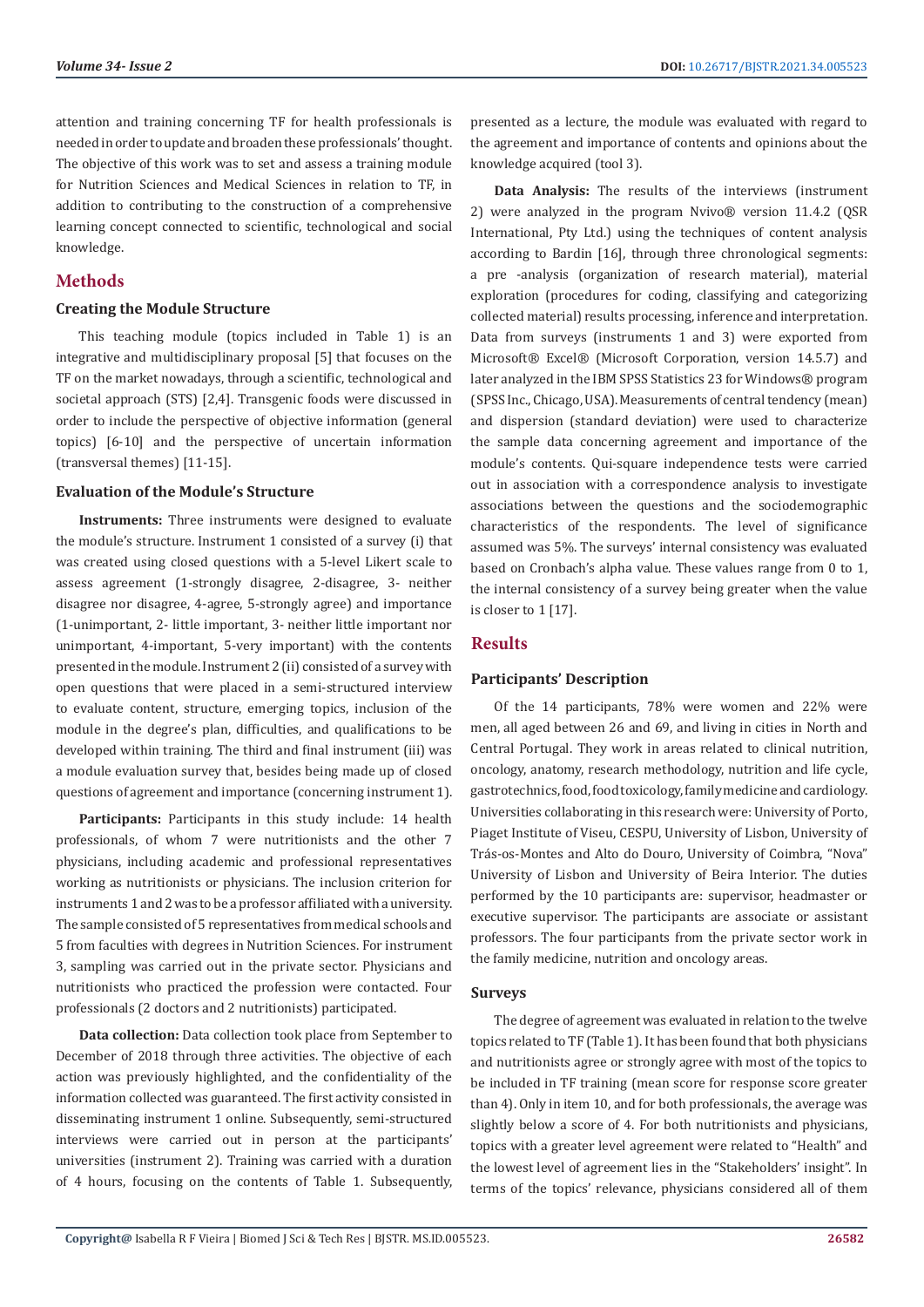important or very important. Only the "Controversies" topic had a lower average rating, with a score of 3.8. Nutritionists also classified most of the topics as important or very important, but the topics "Genetics", "Concerns", "Controversies" and "Stakeholders' insight" obtained a lower average score, classified as neither important nor important by this group of health professionals.

For both nutritionists and physicians, "Health" was the topic that had the least variation (assessed by the standard

deviation) of answers concerning agreement and importance. The "Precautionary Principle" was the topic that presented less variation in responses of importance for nutritionists. In order to measure the reliability of the surveys' items, the Cronbach Alpha test was applied. The numbers obtained were 0.94 for agreement and 0.97 for significance, revealing high internal consistency. Physicians' and nutritionists' agreement and importance responses were independent (p> 0.05) of all characterization data (gender, age, place of work and / or profession) (Table 1).

| Table 1: Classification of agreement and importance attributed by nutritionists and physicians to the contents of the training module. |  |  |
|----------------------------------------------------------------------------------------------------------------------------------------|--|--|
|----------------------------------------------------------------------------------------------------------------------------------------|--|--|

| Contents of the training module                                                                                                        |             | Agreement            |             |                   |              | Importance           |             |                   |  |
|----------------------------------------------------------------------------------------------------------------------------------------|-------------|----------------------|-------------|-------------------|--------------|----------------------|-------------|-------------------|--|
|                                                                                                                                        |             | <b>Nutritionists</b> |             | <b>Physicians</b> |              | <b>Nutritionists</b> |             | <b>Physicians</b> |  |
| <b>General Topics</b>                                                                                                                  | $\mathbf x$ | S                    | $\mathbf X$ | ${\bf S}$         | $\mathbf{x}$ | S                    | $\mathbf X$ | S                 |  |
| 1. Genetics                                                                                                                            | 4,4         | 0,5                  | 4,3         | 0,9               | 3,9          | 0,7                  | 4,0         | 1,2               |  |
| 1.1 TF definition.                                                                                                                     | 4,6         | 0,5                  | 4,6         | 0,5               | 4,1          | 0,9                  | 4,1         | 1,2               |  |
| 1.2 Current and new techniques of genetic modification (method, process                                                                | 4,1         | 0,4                  | 4,1         | 1,2               | 3,6          | 0,8                  | 4,0         | 1,2               |  |
| and results).                                                                                                                          |             | 0,5                  | 4,1         | 1,1               | 3,9          | 0,4                  | 3,9         | 1,3               |  |
| 1.3 Modified characteristics (in use, under study and future ones).                                                                    | 4,4         |                      |             |                   |              |                      |             |                   |  |
| 2. Nutrition                                                                                                                           | 4,7         | 0,5                  | 4,4         | 0,8               | 4,6          | 0,8                  | 4,3         | 1,5               |  |
| 2.1 Purpose and challenges of the production of transgenic foods sold in<br>Portugal and the EU.                                       | 4,7         | 0,5                  | 4,4         | 0,8               | 4,6          | 0,8                  | 4,3         | 1,5               |  |
| 3. Health                                                                                                                              | 5,0         | 0,0                  | 4,7         | 0,5               | 4,7          | 0,5                  | 4,9         | 0,4               |  |
| 3.1 Health consequences.                                                                                                               | 5,0         | 0,0                  | 4,7         | 0,5               | 4,7          | 0,5                  | 4,9         | 0,4               |  |
| 4. Environment                                                                                                                         | 4,6         | 0,5                  | 4,6         | 0,8               | 4,0          | 1,0                  | 4,3         | 1,0               |  |
| 4.1 Interaction of genetically modified crops with the environment.                                                                    | 4,6         | 0,5                  | 4,6         | 0,8               | 4,0          | 1,0                  | 4,3         | 1,0               |  |
| 5. Ethics                                                                                                                              | 4,4         | 0,5                  | 4,4         | 1,1               | 4,0          | 1,0                  | 4,3         | 1,1               |  |
| 5.1 Ethical principles implied by transgenic food technology.                                                                          | 4,4         | 0,5                  | 4,4         | 1,1               | 4,0          | 1,0                  | 4,3         | 1,1               |  |
| 6. Legislation                                                                                                                         | 4,7         | 0,5                  | 4,3         | 1,0               | 4,3          | 1,3                  | 4,1         | 0,9               |  |
| 6.1Safety assessment of transgenic foods.                                                                                              | 4,7         | 0,5                  | 4,3         | 1,0               | 4,3          | 1,3                  | 4,1         | 0,9               |  |
| <b>Transversal Topics</b>                                                                                                              |             |                      |             |                   |              |                      |             |                   |  |
| 7. Concerns                                                                                                                            | 4,2         | 0,5                  | 4,1         | 1,2               | 3,7          | 0,9                  | 4,0         | 1,0               |  |
| 7.1 Concerns about genetic engineering methodologies. 7.2 Concerns about                                                               | 4,0         | 0,6                  | 3,9         | 1,2               | 3,6          | 0,5                  | 4,0         | 1,0               |  |
| interactions with health.                                                                                                              | 5,0         | 0,0                  | 4,4         | 1,1               | 4,6          | 0,5                  | 4,3         | 1,0               |  |
| 7.3 Concerns about influences on the environment.                                                                                      | 4,7         | 0,5                  | 4,4         | 1,1               | 4,3          | 1,0                  | 4,1         | 0,9               |  |
| 7.4 Concerns about economic changes.                                                                                                   | 4,0         | 0,6                  | 4,0         | 1,3               | 3,3          | 1,1                  | 4,0         | 1,0               |  |
| 7.5 Concerns about political connections.                                                                                              | 3,4         | 0,5                  | 4,1         | 1,2               | 3,0          | 1,0                  | 3,7         | 1,0               |  |
| 7.6 Concerns about linkage and ethical constraints.                                                                                    | 4,0         | 0,6                  | 4,3         | 1,3               | 3,6          | 1,0                  | 3,9         | 0,9               |  |
| 7.7 Concerns about the imposition of legislation.                                                                                      | 4,0         | 0,8                  | 3,9         | 1,2               | 3,6          | 1,0                  | 3,9         | 1,1               |  |
| 8. Controversies                                                                                                                       | 4,1         | 0,5                  | 4,0         | 1,2               | 3,9          | 0,8                  | 3,8         | 1,2               |  |
| 8.1 Controversy regarding the effects of the consumption of transgenic                                                                 | 4,7         | 0,5                  | 4,1         | 1,2               | 4,6          | 0,8                  | 4,0         | 1,3               |  |
| foods on health.                                                                                                                       | 3,7         | 0,5                  | 3,7         | 1,3               | 3,6          | 0,5                  | 3,6         | 1,1               |  |
| 8.2 Controversy regarding the findings of the use of genetic engineering.                                                              | 4,0         |                      |             |                   |              |                      |             |                   |  |
| 8.3 Controversy regarding GM food approval procedures.                                                                                 |             | 0,6                  | 4,1         | 1,2               | 3,6          | 1,0                  | 3,7         | 1,1               |  |
| 9. Scientific Method                                                                                                                   | 4,2         | 0,6                  | 4,1         | 1,2               | 3,9          | 0,8                  | 4,0         | 1,0               |  |
| 9.1 Science and values.                                                                                                                | 4,0         | 0,8                  | 4,3         | 1,0               | 3,4          | 0,8                  | 4,1         | 1,1               |  |
| 9.2 Limits: on knowledge concerning genetics, consumption, approval laws,                                                              | 4,6         | 0,5                  | 4,3         | 1,0               | 4,3          | 0,8                  | 4,0         | 1,0               |  |
| effects on the environment, and unintended effects - unknown to science.<br>9.3 Types of uncertainties - quantitative and qualitative. | 4,1         | 0,4                  | 3,9         | 1,6               | 3,9          | 0,9                  | 3,9         | 0,9               |  |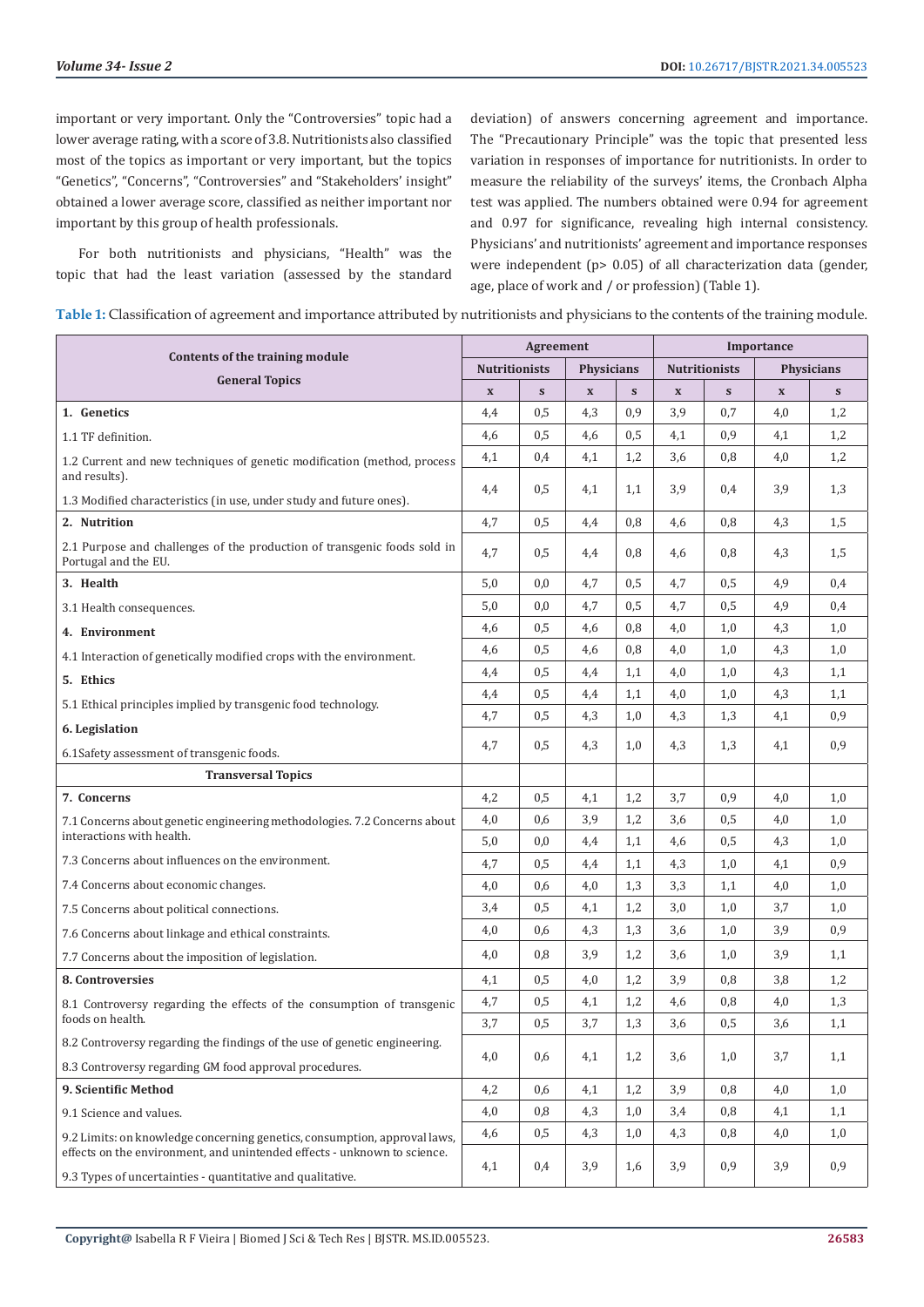| 10. Stakeholders's insights                                                                           | 3,9 | 0,7 | 3,8 | 1,6 | 3,4 | 0,9 | 4,0 | 1,2 |
|-------------------------------------------------------------------------------------------------------|-----|-----|-----|-----|-----|-----|-----|-----|
| 10.1 Concept and structure of the food system. 10.2 Perspective of<br>agrobiotechnological companies. |     | 0,7 | 3.7 | 1,6 | 3,4 | 0,5 | 4,1 | 1,2 |
|                                                                                                       |     | 0,7 | 3.7 | 1,6 | 3,0 | 0,8 | 3,9 | 1,2 |
| 10.3 Scientists' point of view                                                                        |     | 1,0 | 3,9 | 1.7 | 3,3 | 1,0 | 4,0 | 1,2 |
| 10.4 Aspects of interpretation of non-governmental organizations.                                     |     | 0,5 | 3.7 | 1,6 | 3,1 | 0,9 | 3,9 | 1,2 |
| 10.5 Overview of family farmers.                                                                      |     | 0,7 | 3,9 | 1,7 | 3.7 | 1,1 | 4,0 | 1,2 |
| 10.6 Consumers' perceptions.                                                                          |     | 0,5 | 3,9 | 1,7 | 3.7 | 1,1 | 4,1 | 1,2 |
| 10.7 Scenario through the politicians' perspective.                                                   |     | 0,5 | 3,7 | 1,6 | 3.1 | 0.7 | 3,9 | 1,2 |
| 11. Precautionary principle                                                                           | 4,9 | 0,4 | 4,6 | 0,8 | 4,4 | 0,5 | 4,3 | 1,0 |
| 11.1 Principle of precaution as an adjunct in the decision-making process.                            | 4,9 | 0,4 | 4,6 | 0.8 | 4,4 | 0,5 | 4,3 | 1,0 |
| 12. Role of health professionals                                                                      |     | 0,7 | 4,3 | 1,3 | 4,4 | 1,0 | 4,0 | 1,6 |
| 12.1 Information.                                                                                     | 4,7 | 0,5 | 4,6 | 1,1 | 4.7 | 0,8 | 4,1 | 1,6 |
| 12.2 Counseling.                                                                                      | 4,6 | 0,5 | 4,4 | 1,1 | 4,4 | 1,0 | 4,0 | 1,5 |
| 12.3 Monitoring.                                                                                      | 4,3 | 1,1 | 3,9 | 1,7 | 4,1 | 1,2 | 3,9 | 1,6 |

values in bold correspond to averages and standard deviations of each theme.

 $x = average$ 

s= standard deviation

agreement (1-strongly disagree, 2-disagree, 3- neither disagree nor disagree, 4-agree, 5-strongly agree)

importance (1-unimportant, 2- little important, 3- neither little important nor unimportant, 4-important, 5-very important).

#### **Interviews**

In the interviews, there were questions that sought to achieve a variety of impressions and perceptions that the various individuals have in relation to the training module on TF. These

perceptions were reorganized into secondary groups (Table 2), with transcription of some of the respondents' comments (in the sections below). In general, health professionals have made an important contribution in all aspects.

**Table 2:** Groups of answers given by nutritionists and physicians who were interviewed.

| <b>Main Group</b>                  | <b>Secondary Groups</b>                                                                               | <b>Nutritionists</b> | <b>Physicians</b> |
|------------------------------------|-------------------------------------------------------------------------------------------------------|----------------------|-------------------|
|                                    | The module is very comprehensive.                                                                     | X                    | X                 |
| 1. Contents                        | Some contents are more important than others.                                                         | X                    | X                 |
|                                    | Being careful about the relevance of each content.                                                    | X                    | $\mathbf x$       |
|                                    | Being careful about the duration of each module.                                                      | X                    | X                 |
|                                    | Being careful about the module operationalization.                                                    | X                    | $\ast$            |
|                                    | Need to set differences concerning the focus on the topics for each area - nutrition and<br>medicine. | X                    | X                 |
| 2. Structure                       | It is feasible to teach the module with several subtopics.                                            | X                    | $\mathbf x$       |
|                                    | It depends on who and whom you work with to conceive the module.                                      | X                    | $*$               |
|                                    | It depends on the type of information that is passed on.                                              | $\frac{1}{2}$        | $\mathbf x$       |
|                                    | Receptivity that may exist.                                                                           | $*$                  | X                 |
|                                    | Insistence on this type of training.                                                                  | $*$                  | X                 |
| 3. Emerging Topics                 | Although the program is strict, they agree that there must be changes.                                | X                    | X                 |
|                                    | Although the curriculum is rigid, there are gradual changes.                                          | X                    | $\mathbf x$       |
|                                    | It is not included.                                                                                   | $\ast$               | X                 |
|                                    | It is included in the degree whenever there is demand for it.                                         | $\ast$               | $\mathbf x$       |
| 4. Inclusion in the degree<br>plan | In nuclear subjects: public health, nutrition, food technology and innovation, human<br>nutrition.    | X                    | $*$               |
|                                    | In optional subjects.                                                                                 | X                    | X                 |
|                                    | In other training activities during the degree (lecture, workshop).                                   | $\frac{1}{2}$        | X                 |
|                                    | At the end of the degree.                                                                             | X                    | $\ast$            |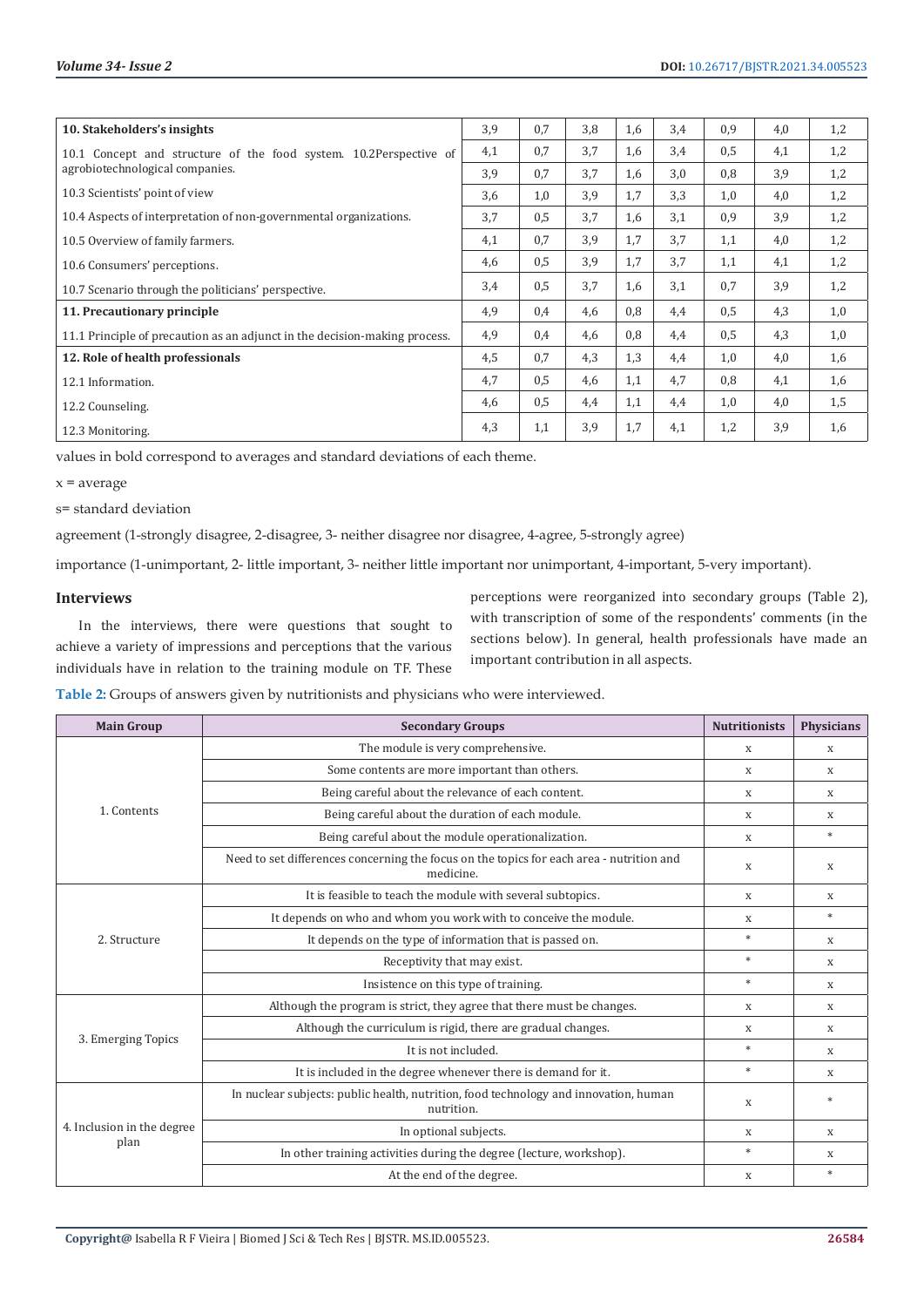|                       | Lack of contents and materials for the module.                     | X | $\ast$                    |
|-----------------------|--------------------------------------------------------------------|---|---------------------------|
| 5. Difficulties       | Lack of knowledge of the methodology (multidisciplinary and STS).  | X | *                         |
|                       | Doubts about in which part of the curriculum it can be integrated. | X | $*$                       |
|                       | The current teaching format may impair it.                         | X | $*$                       |
|                       | Lack of professors with the necessary competence.                  | X | X                         |
|                       | Little time for many contents.                                     | X | X                         |
|                       | Having interested students.                                        | X | X                         |
|                       | Genetics: genetic construction, methods and processes.             | X | X                         |
| 6. TF framework areas | Ethics and deontology.                                             | X | $\boldsymbol{\mathrm{X}}$ |
|                       | Food toxicology.                                                   | X | $*$                       |
|                       | Food technology.                                                   | X | $*$                       |
|                       | Human nutrition.                                                   | X | $\ast$                    |
| 7. Skills acquired    | Advising.                                                          | X | X                         |
|                       | Informing.                                                         | X | X                         |
|                       | Monitoring.                                                        | X | X                         |
|                       | Developing critical analysis.                                      | X | $\ast$                    |
|                       | Achieving a better understanding of the subject.                   | X | X                         |
|                       | Arousing the interest.                                             | X | X                         |
|                       | Forming an opinion.                                                | X | X                         |

x corresponds to a response attributed by health professionals

\*corresponds to the absence of response by health professionals.

#### **Group I - Contents**

*With regard to content, what would you change, add or remove?*

For the interviewees, the module's contents are well structured, comprehensive, well explained and arranged by topics. On the other hand, based on the destination degree of the training offer, they consider some more important topics and other less important ones. They raise concerns about the relevance of each content because, being health professionals, they already consider having some knowledge foundations in specific areas. They also express concerns about the training's duration, which may be short and, finally, about the module's operationalization, since moments of discussion during the learning process would be necessary.

# **Group 2 - Structure**

*Do you think it is feasible to manage the module with multiple topics?*

In relation to the module structure, which is multidisciplinary and focused on the STS approach, health professionals agree that it is feasible and expected, fundamental, desirable and essential, as the new challenges in the food field require more sustainable production. On the other hand, TF is on the market and tend to increase. A structure that depends on trainers and targets students is pointed out, so as to pass on the information and increase receptivity to the topic, the attendance of this kind of training at the academic level being important.

#### **Group 3 – Emerging Topics**

*Does the degree structure follow the emerging topics?*

The answers related to this group demonstrated the interest of curricular units' coordinators in keeping updated contents, depending on each professor and curricular unit that is taught, and fulfilling requirements stipulated by accrediting entities.

#### **Group 4 – Inclusion in the Degree Plan**

*If it were to include the module of TF training in the curricular plans of the degrees in Medicine and Nutrition Sciences, in which curricular unit (s) would it be feasible?*

They consider it important to include the module in the health portion. There are, however, differences in the approach between the Nutrition Sciences degree and the Medical degree. In Nutrition Sciences, it is stated that it can be taught as a nuclear or optional subject. In Medicine, since there is no nutrition subject, they refer to it as continuing training.

#### **Group 5 – Difficulties**

#### *Which difficulties do you foresee with the module introduction?*

The interviewees report lack of materials / information on TF, lack of skills and difficulties in the multidisciplinary approach involving the module. There are doubts about the curricular units where the module can be integrated. There are also concerns about the receptivity of students and of health professionals and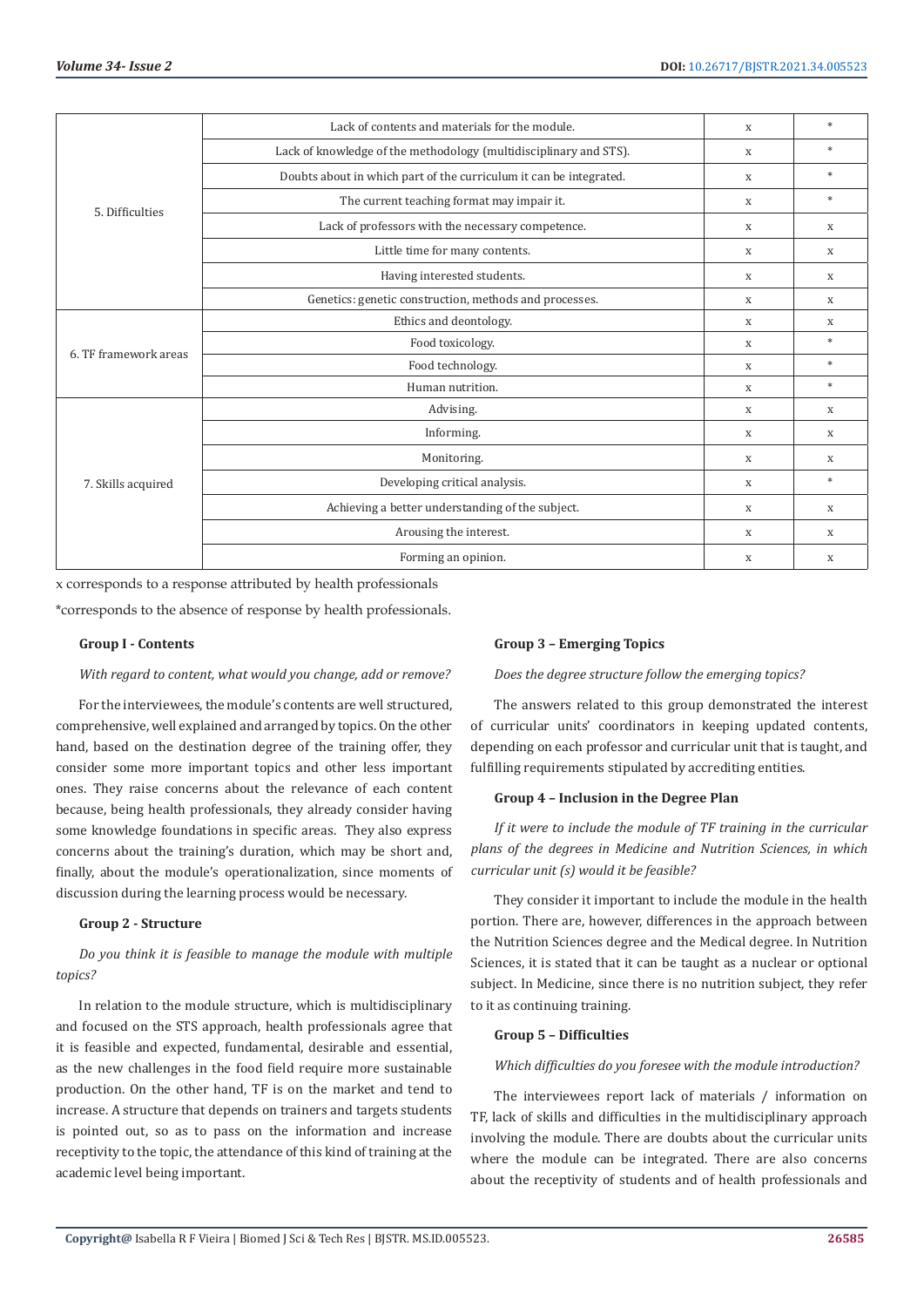teachers, who are accustomed to a traditional teaching format and are resistant to changes in the structure of existing curricular units. They also anticipate difficulties in attracting interest.

#### **Group 6 – Transgenic Food Framework**

# *Is there any topic related to TF in the curricular plans of Medicine and Nutrition Sciences degrees?*

Professionals report that there is not a single curricular unit that addresses TF; however, this topic may have been mentioned in genetics, either in the food context or in the human context. They consider that topics related to TF may also have been addressed in ethics, toxicology, food technology, community nutrition and public health. In the Medical degree, there is no curricular unit concerning nutrition and only contents related to risk factors of diseases are approached. There is a general absence of issues related to food quality and / or production.

#### **Group 7 – Skills Acquired**

*What are the skills and competences to be acquired / developed with training?*

Those interested, after training in TF, should have the competence to impartially inform and advise users on TF. If patients consume TF, monitoring is important for studies on the impact of TF on health. They also point out that individuals who have been trained should be able to filter and synthesize information and be able to give a reasoned opinion, this critical analysis being a major challenge. However, only those interested can acquire more knowledge.

### **Discussion**

Studies with a multidisciplinary approach and / or CTS are in the literature, especially in the health and food areas, and so they report positive results. However, there is no similar work in the literature as proposed in this investigation, allowing only comparisons by analogy.

#### **Feasibility of Teaching a Module with Multiple Subtopics**

The results of this work are similar with the findings of Alonge et al. [18], where feasibility in teaching a module with several subtopics is stated, that is, with transfer of knowledge from several perspectives. The work of Alonge et al. [18] was conducted in the USA in the format of a module for postgraduate students, using multiple approaches concerning "implementing research and practice in public health." The potential of this method is the ability to demonstrate the diffusion and transfer of knowledge from various perspectives. This teaching approach can potentially influence the method of teaching at the postgraduate level in health professions, where various subjects intersect.

# **Difficulties in Applying the Module**

It was possible to detect fears in the receptivity of teachers who are possibly used to the traditional format. Similar opinions were presented in the studies of Gehlert et al. [19], Reme et al. [20], Daniel Stokols [21]. Other difficulties reported in this research come from getting interested students. Studies by Abubakari [22], Kartens and O'Connor [23], Gero [24], corroborate these findings. It is corroborated by Daniel Stokols [21], that overcoming these challenges would require strategic training and experience, along with encouraging the development of interpersonal skills. Therefore, in general managing a module for multiple themes depends on who and whom one works with.

#### **Skills to be Developed**

Both Nutritionists and Physicians point out advising, informing, monitoring, achieving a better understanding, arousing interest and forming opinions, as skills to be developed and acquired with this training. Studies by Lambert and Monnier-Barbarino [25], corroborate these findings. Through the formatting of a teaching module on reproductive health issues applied to undergraduate and graduate students, in which a pedagogical approach divided into three-stages (unidisciplinary, multidisciplinary and multi/ transdisciplinary) was utilized. The results achieved by each student were based on their ability to translate disciplinary knowledge, establish open dialogue, cross disciplinary barriers, separate themselves from their initial opinion, and develop curiosity about the perspectives and concerns of others [26].

# **Health Professionals and the Module's Insertion in The Degree Plan**

The inclusion of the TF module in the Nutrition Sciences degree plan was more indicated in nuclear and / or elective subjects, such as: genetics, ethics, food toxicology, food technology and human nutrition. For the degree in Medicine, the prevalence was in optional subjects and / or activities at the end of the course. Possibly this difference comes due to the nature of the courses, as nutrition science is more related to food issues and medicine congruent with health. On the other hand, some studies point out and, therefore, corroborate, the importance of physicians knowing more about nutrition, given the constant need for them to approach this topic in patient care [26]. In view of this, there appears to be a growing demand for inclusion of emerging issues in the curricula [27], and the need to improve the nutritional education of health professionals [28].

These demands come from changing views on health and disease. There are an increasing number of studies about food production, nutrition, health and interrelations in the context of climate change, increasing populations and urbanization [29]; such as: studies in the field of public health, since there are countries that face food shortages, water, as well as socio-demographic and diet-related changes [30,31]; as well as studies on transgenic foods, which involve food supply issues [32]. In response, higher education is increasingly being asked to train students who are able to deal with emerging and complex issues [33], such as the TF topic. Complex issues are often shrouded in scientific uncertainties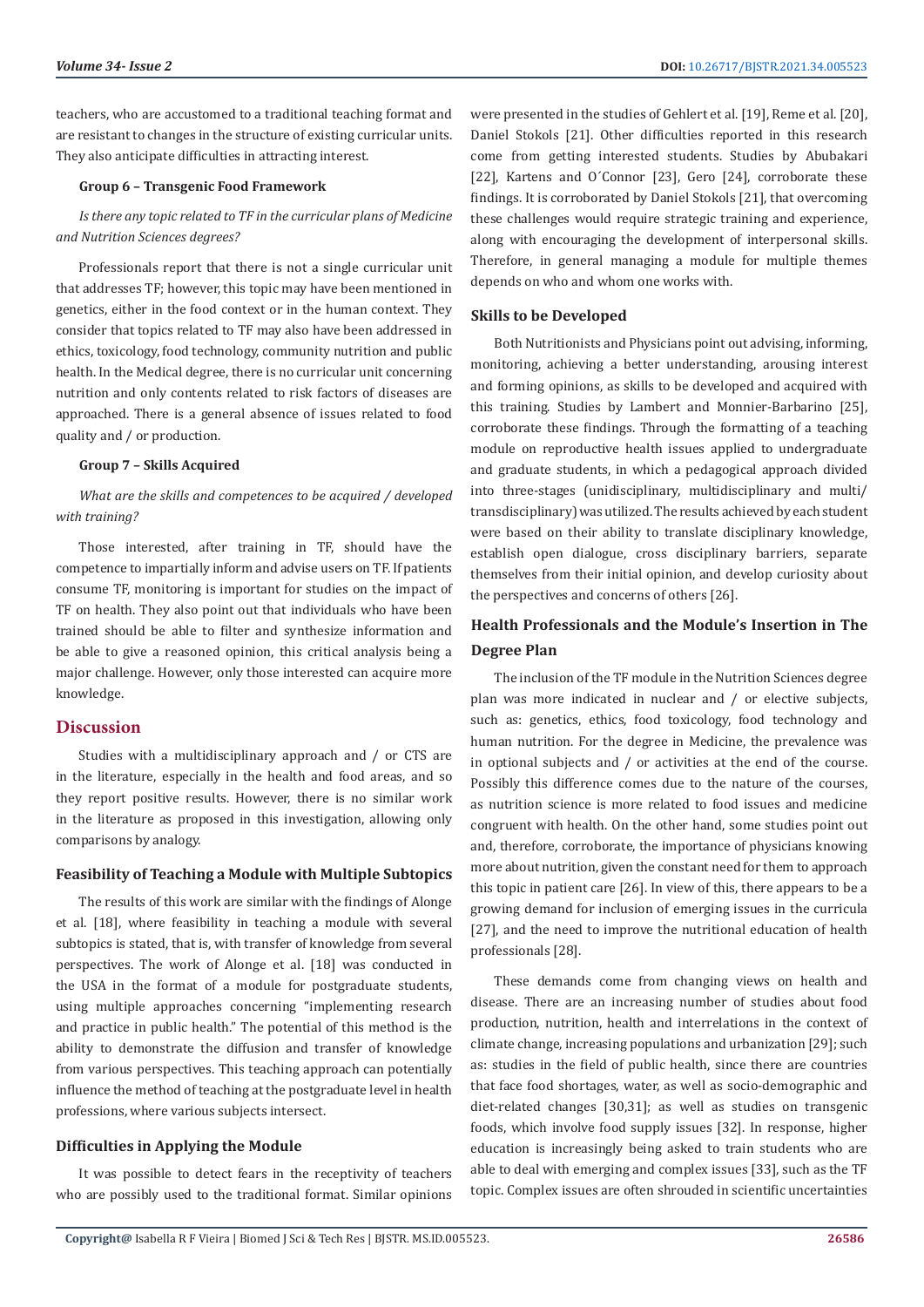and concerns and therefore generate divergences and require a well-rounded approach that is simultaneously ethical and social, economic and even political [5]. Therefore, I conjecture that the discussion of emerging issues should be managed in a formation that incorporates all these conflicting and ambiguous aspects, in which the TF are undoubtedly inserted. We hope that the training through this module can support the understanding of TF and significantly improve patient care.

#### **Conclusion**

With unanimity, the individuals involved in this study agree and consider the themes presented in the module structure to be important, although there is a difference between the courses of nutrition science and medicine regarding the way in which training is offered and in some content. They point there are difficulties in implementing a module in this format, however, will not be impossible. They positively believe that the module will contribute to students' proactive skill development. In view of this, our research corroborated the findings that the training proposed for a medical and nutritionist audience will provide a comprehensive understanding of the complexity of the TF topic.

#### **References**

- 1. [Pellegrino E, Bedini S, Nuti M, Ercoli L \(2018\) Impact of genetically](https://www.nature.com/articles/s41598-018-21284-2)  [engineered maize on agronomic, environmental and toxicological traits:](https://www.nature.com/articles/s41598-018-21284-2)  [a meta-analysis of 21 years of field data. Sci Reports 8\(3131\): 1-12.](https://www.nature.com/articles/s41598-018-21284-2)
- 2. [Maghari BM, Ardekani AM \(2011\) Genetically modified foods and social](https://www.ncbi.nlm.nih.gov/pmc/articles/PMC3558185/)  [concerns. Avicenna J Med Biotechn 3\(3\): 109-117.](https://www.ncbi.nlm.nih.gov/pmc/articles/PMC3558185/)
- 3. [Santis BD, Stockhofe N, Wal JM, Weesendorp E, Lalle JP, et al. \(2017\)](https://pubmed.ncbi.nlm.nih.gov/28859885/)  [Case studies on genetically modified organisms \(GMOs\): Potential risk](https://pubmed.ncbi.nlm.nih.gov/28859885/)  [scenarios and associated health indicators. Food Chem Toxicol 117: 36-](https://pubmed.ncbi.nlm.nih.gov/28859885/) [65.](https://pubmed.ncbi.nlm.nih.gov/28859885/)
- 4. [Mansour N \(2009\) Science-Technology-Society \(STS\): A new paradigm](https://journals.sagepub.com/doi/abs/10.1177/0270467609336307)  [in science education. Bulletin of Sci Techn Soc 29\(4\): 287-297.](https://journals.sagepub.com/doi/abs/10.1177/0270467609336307)
- 5. [Hilimire KHP, Gillon S, Mclaughlin BC, Dowd-uribe B, Monsen KL \(2014\)](https://www.tandfonline.com/doi/abs/10.1080/21683565.2014.881456)  [Food for thought: Developing curricula for sustainable food systems](https://www.tandfonline.com/doi/abs/10.1080/21683565.2014.881456)  [education programs. Agroecology and Sustainable Food Systems 38\(6\):](https://www.tandfonline.com/doi/abs/10.1080/21683565.2014.881456)  [722-743.](https://www.tandfonline.com/doi/abs/10.1080/21683565.2014.881456)
- 6. NRC (2004) Methods and mechanisms for genetic manipulation of plants, and microorganisms. In: COUCIL, N. R. (ed.) Safety of Genetically Engineered Foods: Approaches to Assessing Unintended Health Effects. Washington (DC): National Academies Press.
- 7. [Kramkowska M, Grzelak T, Czyzewska K \(2013\) Benefits and risks](https://pubmed.ncbi.nlm.nih.gov/24069841/)  [associated with genetically modified food products. Annals Agricult](https://pubmed.ncbi.nlm.nih.gov/24069841/)  [Environ Medicine 20\(3\): 413-419.](https://pubmed.ncbi.nlm.nih.gov/24069841/)
- 8. [Brookes G, Barfoot P \(2017\) GM crops: global socio-economic and](https://pgeconomics.co.uk/pdf/globalimpactfinalreportJuly2020.pdf)  [environmental impacts 1996- 2015, UK, PG Economics Ltd.](https://pgeconomics.co.uk/pdf/globalimpactfinalreportJuly2020.pdf)
- 9. [Domingo JL, Bordonaba JG \(2011\) A literature review on the safety](https://pubmed.ncbi.nlm.nih.gov/21296423/)  [assessment of genetically modified plants. Environment International](https://pubmed.ncbi.nlm.nih.gov/21296423/)  [37\(4\): 734-742.](https://pubmed.ncbi.nlm.nih.gov/21296423/)
- 10. [Dizon F, Costa S, Rock C, Harris A, Husk C, et al. \(2016\) Genetically](https://pubmed.ncbi.nlm.nih.gov/26709962/)  [modified \(GM\) foods and ethical eating. J Food Sci 81\(2\): 287-291.](https://pubmed.ncbi.nlm.nih.gov/26709962/)
- 11. [Menozzi D, Kostov K, Sogari G, Arpaia S, Moyankova D, et al. \(2017\)](https://ideas.repec.org/a/ags/aieabj/276286.html)  [A stakeholder engagement approach for identifying future research](https://ideas.repec.org/a/ags/aieabj/276286.html)  [directions in the evaluation of current and emerging applications of](https://ideas.repec.org/a/ags/aieabj/276286.html)  [GMOs. Bio-based and Applied Economics 6\(1\): 57-79.](https://ideas.repec.org/a/ags/aieabj/276286.html)
- 12. [Sanchez MA, Parrott WA \(2017\) Characterization of scientific studies](https://www.ncbi.nlm.nih.gov/pmc/articles/PMC5595713/) [usually cited as evidence of adverse effects of GM food/feed. Plant](https://www.ncbi.nlm.nih.gov/pmc/articles/PMC5595713/) [Biotechn J 15\(10\): 1227-1234.](https://www.ncbi.nlm.nih.gov/pmc/articles/PMC5595713/)
- 13. [Antoniou M, Robinson C, Fagan J \(2012\) GMO Myths and Truths,](https://earthopensource.org/wordpress/downloads/GMO-Myths-and-Truths-edition2.pdf) [Earthopensource.](https://earthopensource.org/wordpress/downloads/GMO-Myths-and-Truths-edition2.pdf)
- 14. Nordgard L, Bohn T, Gillund F, Gronsberg IM, Iversen M, et al. (2015) Uncertainty in the knowledge base of GMOs. Biosafety, C. F. (ed.) Uncertainty and knowledge gaps related to environmental risk assessment of GMOs. Norway.
- 15. [Rijssen FWJV, Eloff JN, Morris EJ \(2015\) The precautionary principle:](https://www.researchgate.net/publication/277607350_The_precautionary_principle_Making_managerial_decisions_on_GMOs_is_difficult) [Making managerial decisions on GMOs is difficult. South African J Sci](https://www.researchgate.net/publication/277607350_The_precautionary_principle_Making_managerial_decisions_on_GMOs_is_difficult) [11\(3-4\): 1-10.](https://www.researchgate.net/publication/277607350_The_precautionary_principle_Making_managerial_decisions_on_GMOs_is_difficult)
- 16. Bardin L (2009) Content Analysis, Lisbon (Análise de Conteúdo, Lisboa), LDA.
- 17. [Hill MM, Hill A \(2000\) Research by questionnaire, Lisbon \(Investigação](https://repositorioaberto.uab.pt/handle/10400.2/8497) [por questionário, Lisboa\).](https://repositorioaberto.uab.pt/handle/10400.2/8497)
- 18. [Alonge O, Frattaroli S, Davey-rothwell M, Baral S \(2016\) A Trans](https://pubmed.ncbi.nlm.nih.gov/27795985/)[disciplinary approach for teaching implementation research and](https://pubmed.ncbi.nlm.nih.gov/27795985/) [practice in public health. Pedagogy Health Promot 2\(2\): 127-136.](https://pubmed.ncbi.nlm.nih.gov/27795985/)
- 19. [Gehlert S, Murray A, Sohmer D, Mcclintock M, Conzen S, et al. \(2010\)](https://www.tandfonline.com/doi/full/10.1080/19371910903241124) [The importance of transdisciplinary collaborations for understanding](https://www.tandfonline.com/doi/full/10.1080/19371910903241124) [and resolving health disparities. Social Work in Public Health 25\(3-4\):](https://www.tandfonline.com/doi/full/10.1080/19371910903241124) [408-422.](https://www.tandfonline.com/doi/full/10.1080/19371910903241124)
- 20. Reme SE, Caban-martinez AJ, Arlinghaus A, Gray G (2015) From the schools and programs of public health. Public Health Reports 130: 553- 558.
- 21. [Stokols D \(2006\) Toward a science of transdisciplinary action research.](https://www.researchgate.net/publication/6991986_Toward_a_Science_of_Transdisciplinary_Action_Research) [American J Community Psychol 38\(1-2\): 63-77.](https://www.researchgate.net/publication/6991986_Toward_a_Science_of_Transdisciplinary_Action_Research)
- 22. [Abubakari MR \(2018\) Towards an interdisciplinary approach to food](https://globaljournals.org/GJHSS_Volume18/2-Towards-an-Interdisciplinary-Approach.pdf) [accessibility research. Global J Human-Social Sc H Interdiscip18\(1\):](https://globaljournals.org/GJHSS_Volume18/2-Towards-an-Interdisciplinary-Approach.pdf) [9-20.](https://globaljournals.org/GJHSS_Volume18/2-Towards-an-Interdisciplinary-Approach.pdf)
- 23. [Karsten HD, Connor REO \(2002\) Lessons learned from teaching an](https://acsess.onlinelibrary.wiley.com/doi/abs/10.2134/jnrlse.2002.0111) [interdisciplinary undergraduate course on sustainable agriculture](https://acsess.onlinelibrary.wiley.com/doi/abs/10.2134/jnrlse.2002.0111) [science and policy. J Nat Resour Life Sci Educ 31\(1\): 111-116.](https://acsess.onlinelibrary.wiley.com/doi/abs/10.2134/jnrlse.2002.0111)
- 24. [Gero A \(2017\) Students' attitudes towards interdisciplinary education:](https://www.tandfonline.com/doi/abs/10.1080/03043797.2016.1158789?journalCode=ceee20) [a course on interdisciplinary aspects of science and engineering](https://www.tandfonline.com/doi/abs/10.1080/03043797.2016.1158789?journalCode=ceee20) [education. European J Engineering Educ 42\(3\): 260-270.](https://www.tandfonline.com/doi/abs/10.1080/03043797.2016.1158789?journalCode=ceee20)
- 25. [Lambert RD, Monnier-barbarino P \(2005\) Transdisciplinary training in](https://pubmed.ncbi.nlm.nih.gov/16099586/) [reproductive health through online multidisciplinary problem-solving:](https://pubmed.ncbi.nlm.nih.gov/16099586/) [A proof of concept. Eur J Obstet Gynecol Reprod Biol 123\(1\): 82-86.](https://pubmed.ncbi.nlm.nih.gov/16099586/)
- 26. [Ball L, Crowley J, Laur C, Rajput-ray M, Gillam S, et al. \(2014\) Nutrition](https://pubmed.ncbi.nlm.nih.gov/24899813/) [in medical education: reflections from an initiative at the University of](https://pubmed.ncbi.nlm.nih.gov/24899813/) [Cambridge. J Multidiscip Healthcare 7: 209-215.](https://pubmed.ncbi.nlm.nih.gov/24899813/)
- 27. [Irby DM, Wilkerson L \(2003\) Educational innovations in academic](https://www.ncbi.nlm.nih.gov/pmc/articles/PMC1494858/) [medicine and environmental trends. J General Internal Medicine 18\(5\):](https://www.ncbi.nlm.nih.gov/pmc/articles/PMC1494858/) [370-376.](https://www.ncbi.nlm.nih.gov/pmc/articles/PMC1494858/)
- 28. [Krisetherton PM, Akabas SR, Bales CW, Bistrian B, Braun L, et al. \(2014\)](https://academic.oup.com/ajcn/article/99/5/1153S/4577451) [The need to advance nutrition education in the training of health care](https://academic.oup.com/ajcn/article/99/5/1153S/4577451) [professionals and recommended research to evaluate implementation](https://academic.oup.com/ajcn/article/99/5/1153S/4577451) [and effectiveness. Am J Clin Nutr 99\(5 Suppl\): 1153S-1166S.](https://academic.oup.com/ajcn/article/99/5/1153S/4577451)
- 29. Garnett T (2013) Conference on 'Future food and health' Symposium I: Sustainability and food security. Proceedings of the Nutrition Society 72: 29-39.
- 30. [Foran T, Butler JRA, Williams LJ, Wanjura WJ, Hall A, et al. \(2014\) Taking](https://www.sciencedirect.com/science/article/pii/S0305750X14000965) [complexity in food systems seriously: An interdisciplinary analysis.](https://www.sciencedirect.com/science/article/pii/S0305750X14000965) [World Development 61: 85-101.](https://www.sciencedirect.com/science/article/pii/S0305750X14000965)
- 31. [Horton P, Banwart SA, Brockington D, Brown GW, Bruce R, et al. \(2017\)](https://www.researchgate.net/publication/313817619_An_agenda_for_integrated_system-wide_interdisciplinary_agri-food_research) [An agenda for integrated system-wide interdisciplinary agri-food](https://www.researchgate.net/publication/313817619_An_agenda_for_integrated_system-wide_interdisciplinary_agri-food_research) [research. Food Security 9\(2\): 195-210.](https://www.researchgate.net/publication/313817619_An_agenda_for_integrated_system-wide_interdisciplinary_agri-food_research)